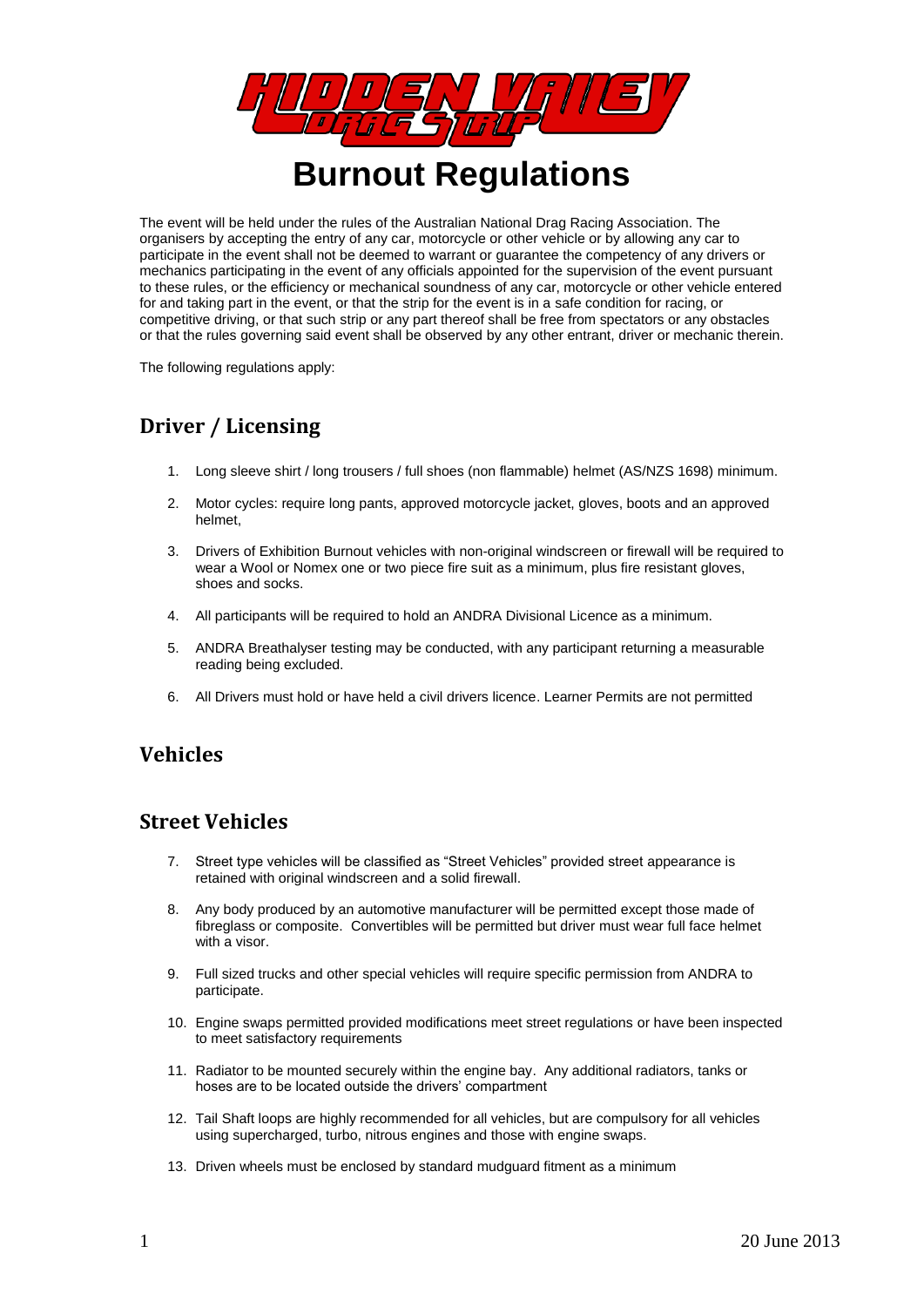

- 14. Every vehicle will be given a general safety check prior to competition. The safety check will cover such items as throttle and ignition operation, containment or hot fluids under the bonnet, integrity of engine drive fans, check of pipes and hoses carrying flammable liquid and relevant safety items.
- 15. All seats must be securely mounted and lap/sash belts are required as a minimum. Interior must retain street type trimming with no sharp edges or loose wiring (i.e. minimum 2 front seats)
- 16. Secure door latches and outer door handles must be visible and operative.
- 17. All batteries must be securely mounted located outside the driver's compartment or mounted in and approved enclosed battery box.
- 18. Bonnets mudguards and doors must be in place
- 19. Front windscreen and rear window required
- 20. Supercharged vehicles with an ANDRA performance index of 10.99 or quicker must use approved and properly mounted blower restraints
- 21. Vehicles using superchargers, turbo or nitrous engines with a clutch must be fitted with a steel flywheel and pressure plate. It is highly recommended that vehicles using automatic transmissions use an approved transmission blanket or shield.
- 22. Vehicles using Nitrous Oxide must comply with ANDRA General Regulation Number 4.1.12 in the ANDRA Rule book.
- 23. Methanol or petrol fuels permitted. Fuel lines must be routed outside the drivers' compartment, unless they are approved one piece steel braded fuel line and enclosed in steer tube to prevent leaking into the drivers' compartment.
- 24. Hubcaps / trims / wheel weights must be removed from driven wheels. Steel valve caps required. Non flammable gases may be used to inflate tyres.
- 25. Street type treaded tyres must be used, with a minimum of 1mm tread depth across full surface of the tyre.
- 26. Where throttle linkages run through body panels they should be protected from fouling in the case of a collision.
- 27. No fluid permitted to be squirted or sprayed onto tyres during the burnout.

# **Purpose Built Exhibition (Burnout) Vehicles**

- 28. Purpose built Exhibition Vehicles are defined as "chassis" type vehicles with major modifications not complying with the "Street" definition.
- 29. Front windscreen required. Other window may be removed.

#### **Burnout Area**

30. Specific areas with bitumen or concrete surface, clear of hard debris (stones, metal parts, glass etc.) must be provided for conduct of burnouts.